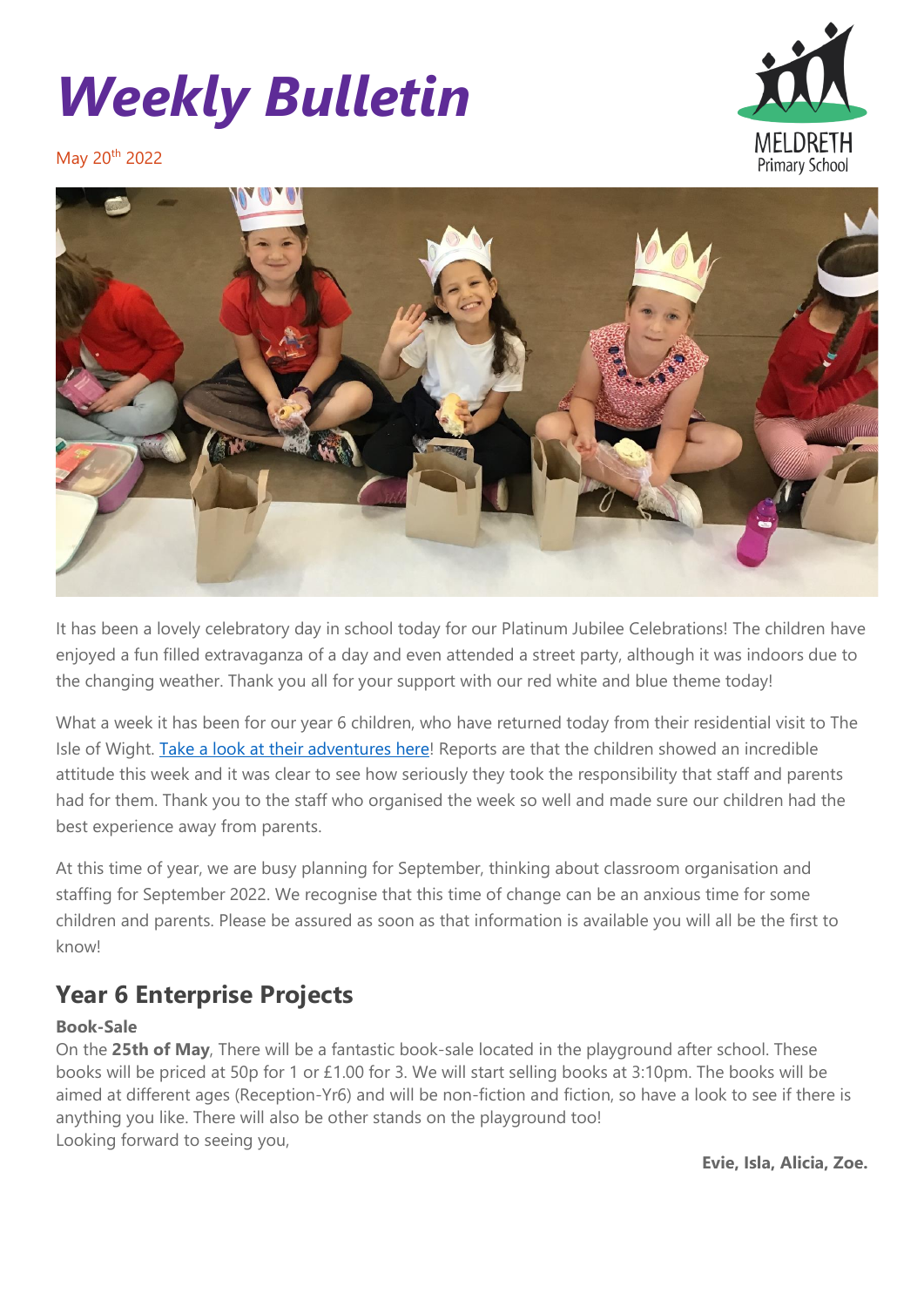#### **Craft kits**

Two year six girls will be holding a necklace, bracelet and loom band pack to make themselves stall for 3 days during lunch break. The event will be between the **23rd of May and the 25th of May**.

These are packs with loom bands, or necklace beads and string, or bracelet beads and string. The packs are perfect for children to enjoy making; they come with instructions.

Bracelet packs will be costing 45p and necklaces are going to be 75p while the loom bands will be 55p. Glasses of lemonade will also be available for 15p extra. You have the choice to pick your colour beads and loom bands or have a ready-made pack.

The money we raise will go towards year 6's residential trip to the Isle of Wight.

The event will be held near the pirate ship (which is near Osprey class). Don't miss it!!

#### **Beat the Goalie**

Three boys, one goalkeeper. If you score past the brilliant, the unbeatable, the brick wall…Toby Cook, you will win a packet of delicious Haribos (who doesn't love Haribos?!) and if you score the most goals, you can win a signed prize from a Cambridge United player!

To enter, it will cost £1 to shoot 5 shots. 50p for two shots. This event will be taking place on the **25th of May 2022.**

Please be assured that all the money earned will help year 6 get to go to the Isle of Wight. Don't miss the fun!

#### **Teddies and Cakes**

"Hey everyone" is a group from Meldreth Primary School. We will be holding a cake sale and a teddy-bear sale on the **25th May** on the school playground. If you would like to donate any good quality teddies to our sale, please drop them off in the school office. Thank you for listening and most importantly have a lovely day!

#### **Tombola and Lucky Dip**

On the **25th May** on the school playground, we will be holding a lucky dip and tombola stall. Please come and visit us, and help us raise money for our residential and hoodies!

### **Half Term Jubilee Challenges**

This year we have a Jubilee feel to our Mary Course challenge:

# What would you like to see in Meldreth in the next 75 years?

- We are looking for the most interesting, original and imaginative ideas.
- You might want to show us in a drawing or painting
- You might want to write about your idea!
- You might want to create a model or map of Meldreth including your idea!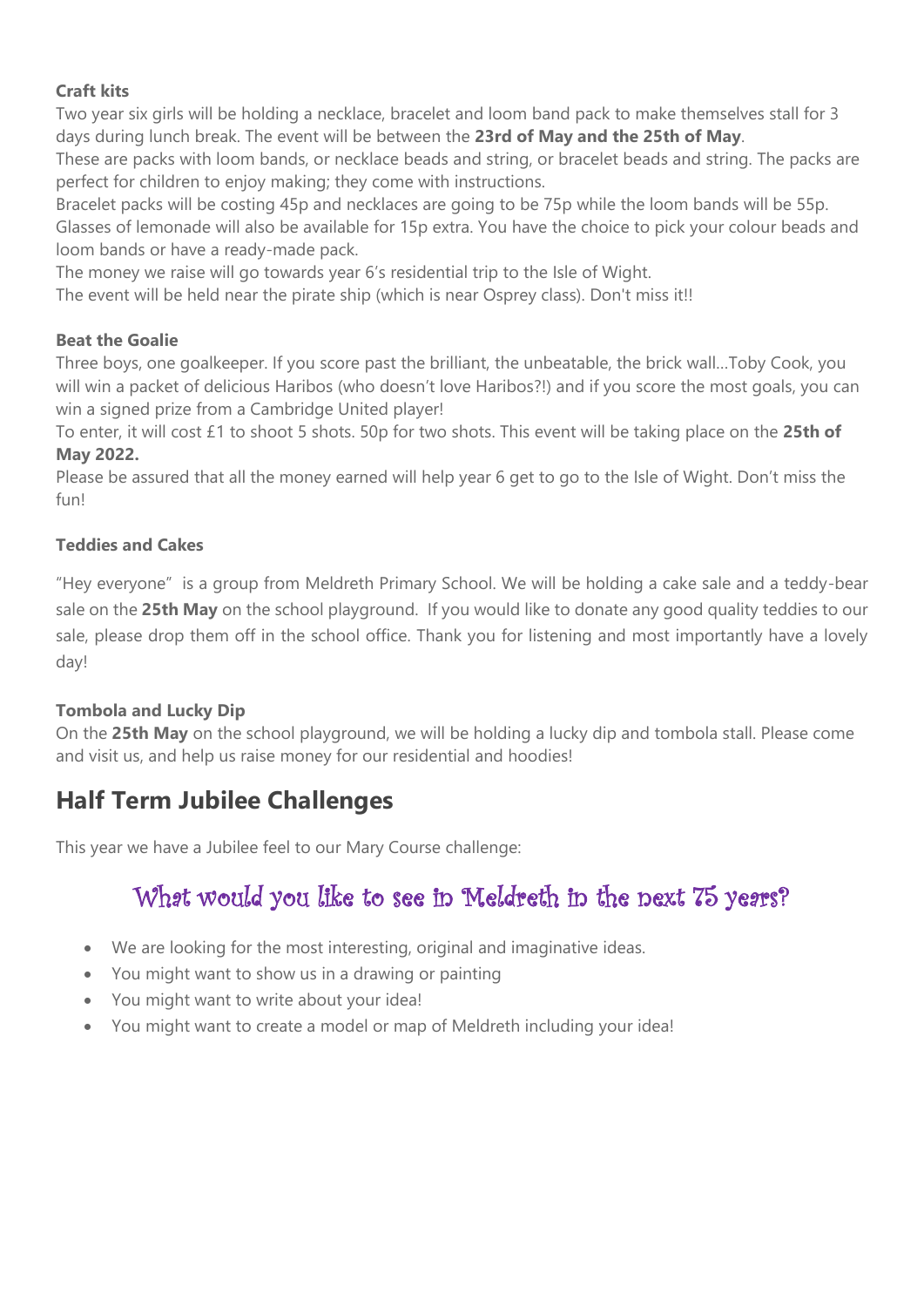

Design a new stamp to celebrate the Queen's Jubilee.



Children will have collected a template from their class teacher today and are invited to use their imagination and creativity to design their very own stamp in honour of the Queen's Platinum Jubilee!

- You can use any art media you wish- pencil, pen, felt tips, paint, collage...
- You could add the Queen's portrait!
- You could add something which reflects the year 2022!

#### **Hand in your entries by Friday 10th June**

## **Swimming Season**

We are fortunate to have swimming facilities on the school site through the kind support of parents and our swimming pool supporting PTA, and also locally at Melbourn Village College. All our lessons are taught by your child's class teacher in school or by Swimming Teachers' Association instructors at MVC.

The benefits of our swimming classes go far beyond fulfilling the National Curriculum criteria: they serve to keep children fit, give pupils the opportunity to succeed in a discipline outside the classroom environment, are fun, and most importantly, they teach children how to remain safe in the water. In addition to learning a life skill, achievements are celebrated with certificates, which are awarded for completing set tasks in the water.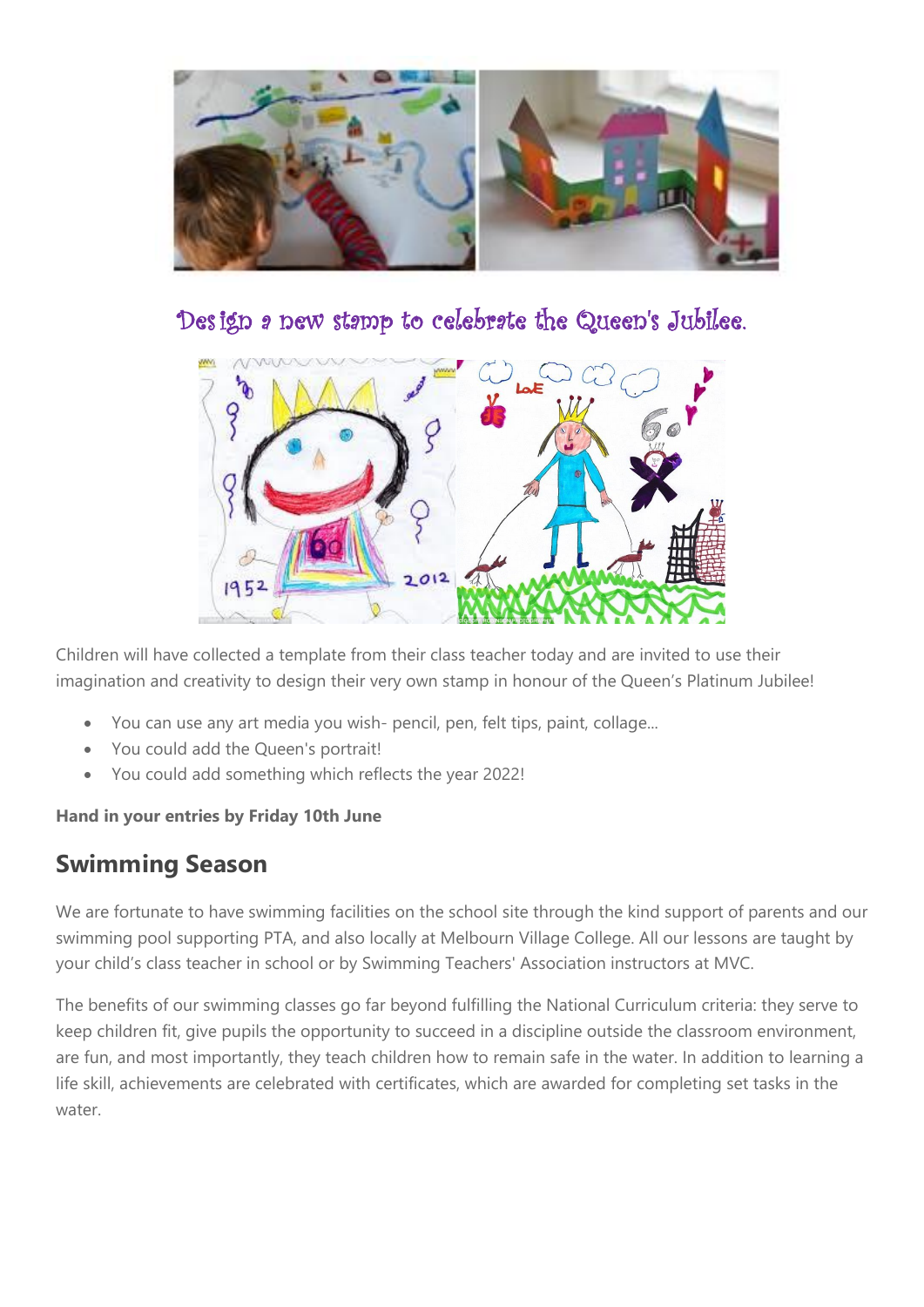**We are always very grateful for extra assistance offered by parents and carers**, **who are able to help during class swimming lessons.** Please contact the office if you are DBS checked and can offer help on a regular basis next term.

# **Uniform Orders**

If you wish to place a school order which requires pre-summer delivery FREE to school we ask that you order on or before 10th June.



# **Children's Commissioner Family Review - Have your say**

The Children's Commissioner is carrying out an independent review into family life and would love to hear from children and their families! She wants to know what you think about family and how you feel about family life - **<https://www.smartsurvey.co.uk/s/OCC-family-review/>** Please support this review so that our Government can really create an environment to help all families and communities thrive.

#### [CHECK HERE NOW](https://cambridgeshire-self.achieveservice.com/service/Apply_for_Education_Welfare_Benefits)**…. £££££ is your child eligible for Additional School Funding?**

| <b>Upcoming Events</b>                                                               |                   |                                                                                                   |                 |                   |                   |
|--------------------------------------------------------------------------------------|-------------------|---------------------------------------------------------------------------------------------------|-----------------|-------------------|-------------------|
| Mon 23 <sup>rd</sup> – Weds 25 <sup>th</sup> May                                     |                   | Year 4 & 5 Residential Visit                                                                      |                 |                   |                   |
| Thurs 26 <sup>th</sup> & Fri 27 <sup>th</sup>                                        |                   | <b>SCHOOL CLOSED FOR STAFF TRAINING</b>                                                           |                 |                   |                   |
| Mon 30 <sup>th</sup> May - Fri 3 <sup>rd</sup> June                                  |                   | <b>HALF TERM</b>                                                                                  |                 |                   |                   |
| Mon $6^{th}$ June – Friday 10 <sup>th</sup> June                                     |                   | Y1 Phonics Screening                                                                              |                 |                   |                   |
| Wednesday 8 <sup>th</sup> June                                                       |                   | Year 5& 6 Cricket Competition -                                                                   |                 |                   |                   |
| Monday 13 <sup>th</sup> June                                                         |                   | Whole school Stand up to Bullying Week                                                            |                 |                   |                   |
| Tues 21 <sup>st</sup> June                                                           |                   | Year 4 Mini-Olympics                                                                              |                 |                   |                   |
| Thurs 23rd June                                                                      |                   | Puffin and Yrs 1 & 2 Zoo Visit                                                                    |                 |                   |                   |
| Friday 1 <sup>st</sup> July                                                          |                   | <b>Whole school</b> Sports Day!                                                                   |                 |                   |                   |
| Ieadteacher's<br>Award<br>Congratulations<br>You have been chosen for this Award for |                   | Sports Award<br>tar<br>Congratulations<br>vave been awarded our Sports Award for<br><b>WRITER</b> |                 |                   |                   |
| <b>Betsy M</b>                                                                       | <b>Bobby K</b>    | <b>Riley B</b>                                                                                    | <b>Clara W</b>  | <b>Phoebe H</b>   | <b>McKenzie B</b> |
| <b>Jacob F</b>                                                                       | <b>Kite Class</b> | Maya E                                                                                            | <b>Amelia B</b> | <b>George T</b>   | Olly T            |
| <b>Rupert G-P</b>                                                                    | <b>Cameron M</b>  | <b>Tegan L</b>                                                                                    | <b>Edward D</b> | <b>Wren Class</b> | <b>Kara H</b>     |

*From the team at Meldreth Primary School…we wish you all well!*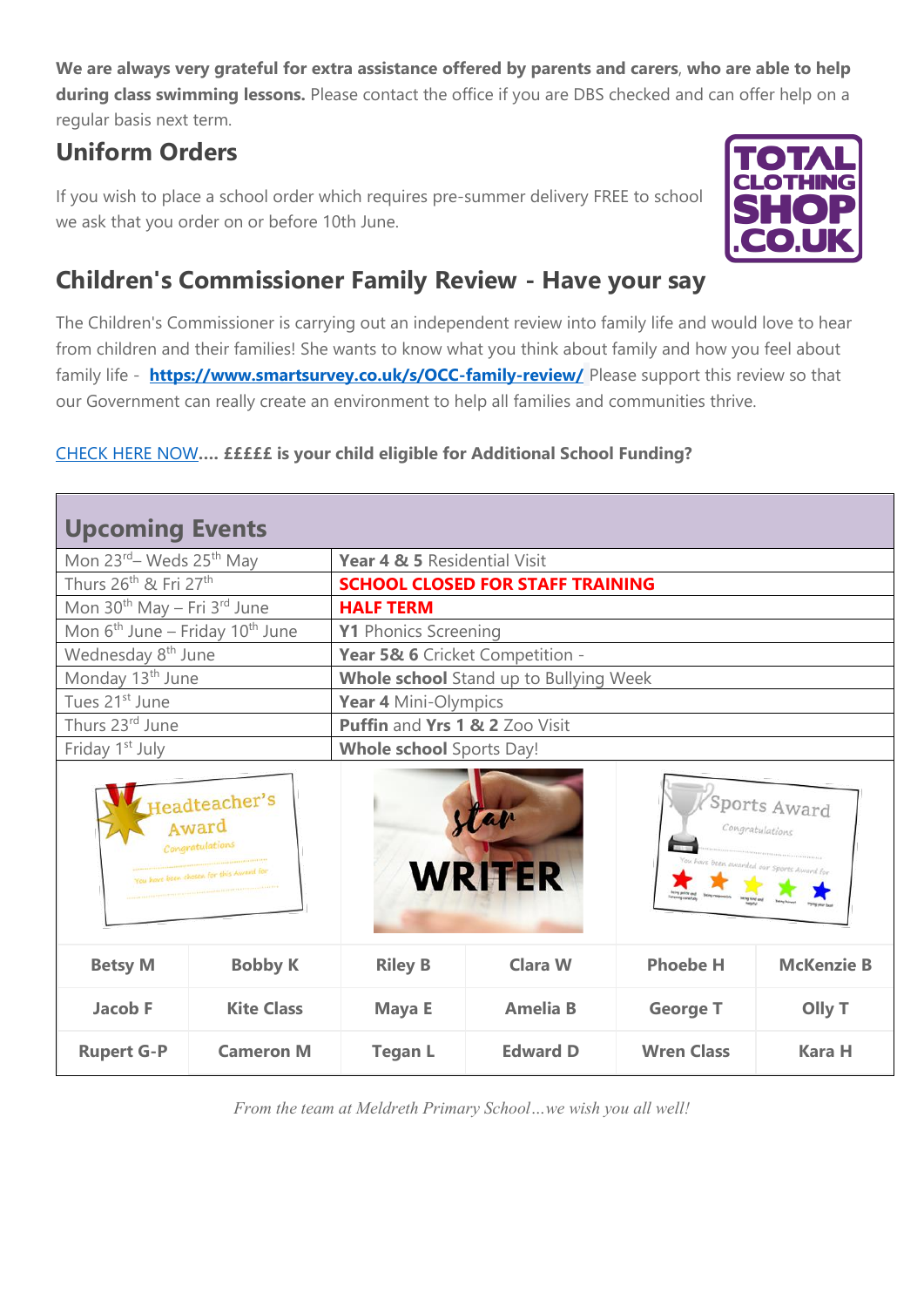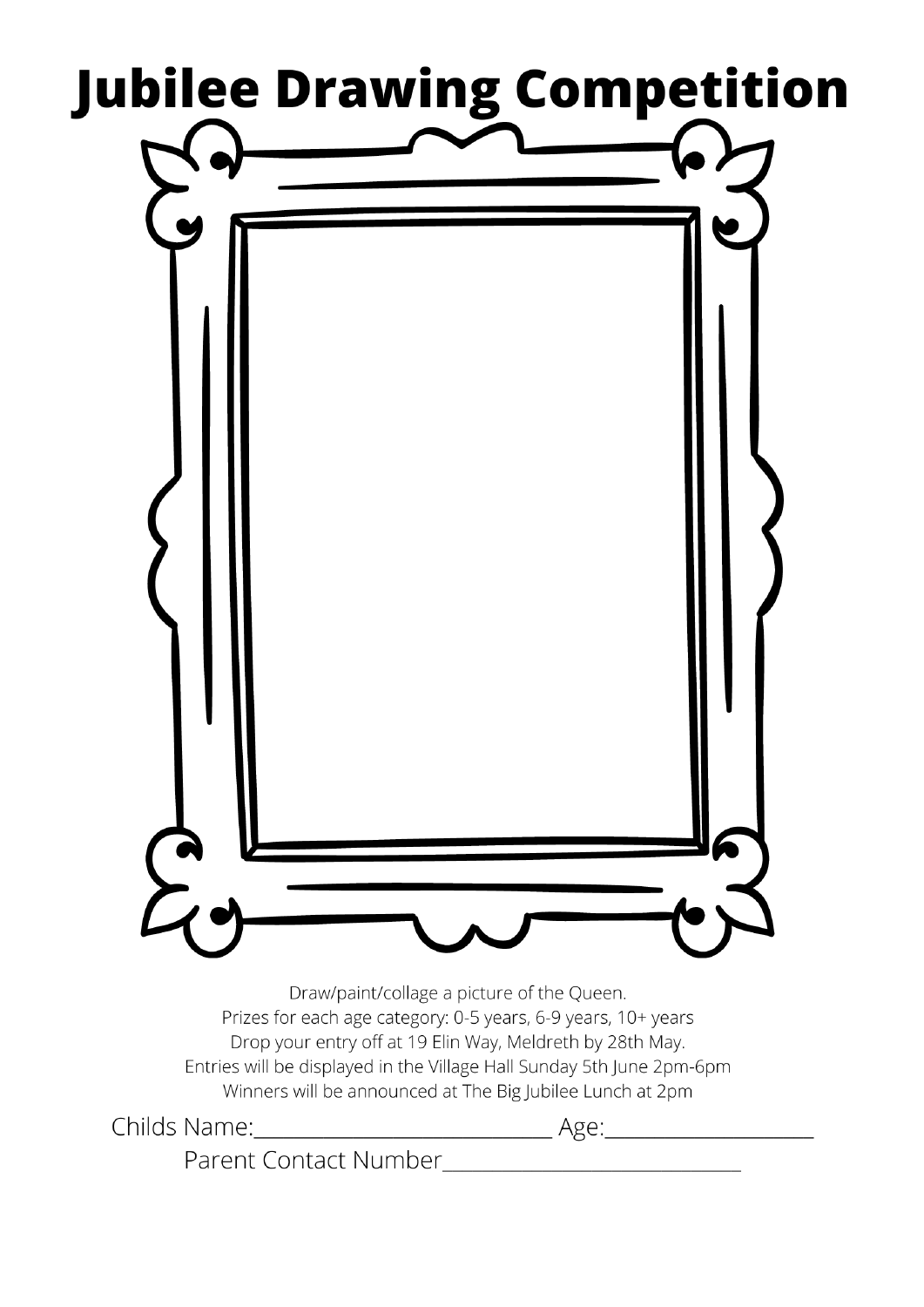

Hand in your entries by Friday 10th June

#### There will be three prizes for Foundation and Key Stage 1 and three more for Key Stage 2

The Mary Course Challenge was established in 2008 following Mary's Death. Mary was a well known member of our community, holding the role of Local District Councillor for over 20 years and a huge advocate of our village.

Children are annually invited to take part in a project that reflects her interests-the countryside, crafts, local history and the community.